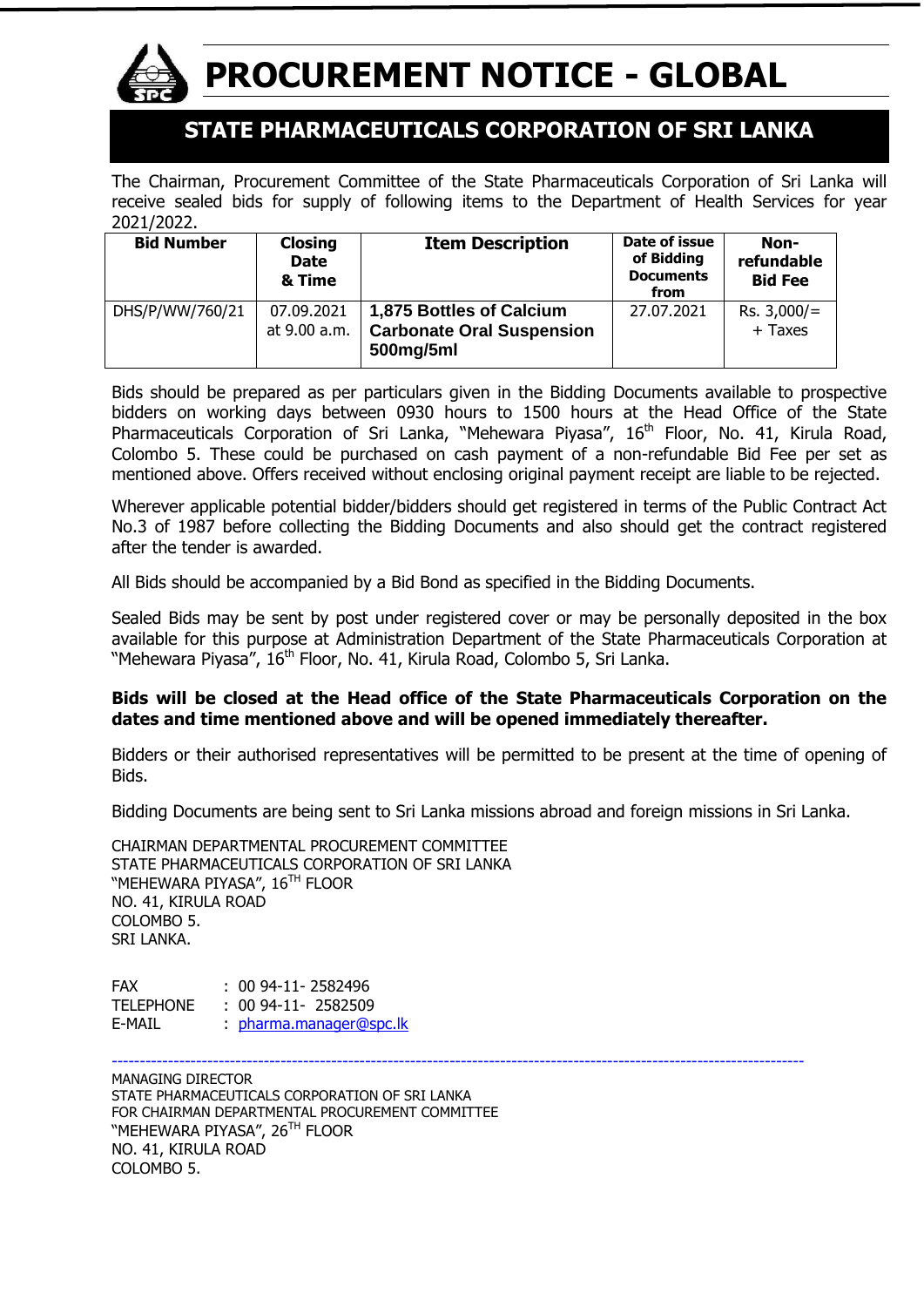#### **Order List No. 2021/SPC/N/C/P/00080**

| SR no. | <b>Item Description/Specifications</b>                                                                                                                                                                                                          | <b>Quantity</b> | <b>Delivery</b>           |
|--------|-------------------------------------------------------------------------------------------------------------------------------------------------------------------------------------------------------------------------------------------------|-----------------|---------------------------|
|        | 00401802 Calcium carbonate oral suspension 500mg/5ml                                                                                                                                                                                            | 1,875           | 1,875 Bottles             |
|        | Calcium carbonate oral suspension 500mg/5ml<br>Each 5ml to contain 1250 mg of Calcium Carbonate<br>equivalent 500mg of elemental Calcium<br>Note:<br>01. The shelf life of the product should be minimum<br>of 24 months<br>Packing: One Bottle | <b>Bottles</b>  | - As early as<br>possible |

**Representative Tender samples to be submitted for the evaluation.**

**The amount of Bid Bond should be 2% of the total Bid value.**

**Bid Bond should be submitted with valid up to 05.04.2022 together with the bid**

**Bid should be valid till 06.03.2022.**

**Non refundable Bid Fee Rs. 3,000.00 + Taxes** should be paid in cash to SPC for each set of Tender Documents.

**Bid Evaluation Summary sheets should be submitted with the Bid (Please refer SPC website for more details)**

#### **CONDITIONS OF SUPPLY**

#### **(a) Part A**

- 1. The consignments supplied in respect of an order concerned, shall exactly match with the reference sample submitted and the product information (item descriptions, shelf life/warranty where applicable, manufacturer"s name, country of manufacture, country of origin, etc.) provided in the bid document by the supplier, which has been accepted by the procurement committee, and included in the Indent / Purchase Order (PO), issued by SPC.
- 2. All items shall be supplied, sourcing from the manufacturer and country of manufacturer, stated in the Purchase Order (PO)/Indent of SPC and wherever applicable shall have a valid product registration or waiver of registration from NMRA.
- 3. Maintaining the validity of the product registration during the period of supply (delivery schedule), obtaining waiver of registration &/ import license / manufacture licensing at NMRA, is a pre-requisite for the supply of surgical, pharmaceutical and relevant laboratory items. Hence all suppliers shall produce relevant valid registration certificates/licenses, when requested by MSD/SPC.

When the validity of the product/manufacturing licenses and registrations of NMRA (eg: manufacturing license, product registration and GMP certificates), of local manufacturers / local suppliers, lapses during the year or during the period of supply (delivery schedule), it shall be extended / renewed by the supplier. A certified copies of afore mentioned valid certificates shall be submitted to MSD by the supplier when deliveries are made.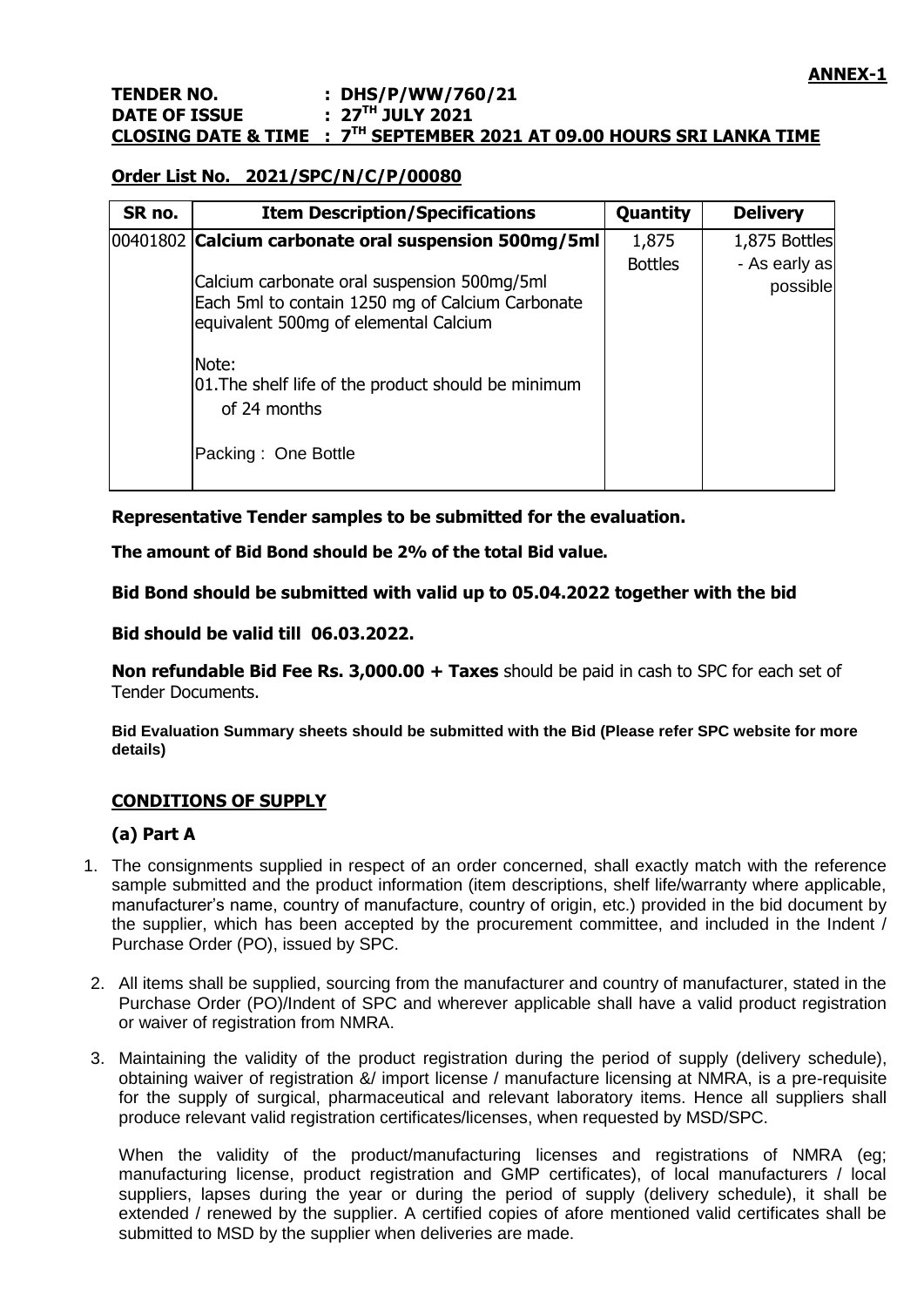- 4. The number of batches per consignment shall be minimal. Batch quantity shall be an equal multiple of the quantity of the consignment and the proportionate size of the batch quantity shall be not less than 15% of the quantity in the consignment.
- 5. If MSD decides to accept a part or full consignment, with deviations from certain tender conditions (eg: with regard to labeling/packaging etc.) due to an urgency, that shall be done subject to, either rectifying the defect within 05 working days by the supplier, or recovering the total cost [a] of rectifying the defect by MSD (via a duly contracted third party providing such services), from the supplier with a 25% surcharge on the labeling cost. (total charge =  $[a]+[a] \times 0.25$ ) or 2% of the invoiced value, whichever is the highest.

All possible tender deviations such as Packing, labeling, delivery schedule, storage status, payment mode & conditions, etc., shall be communicated and agreed upon before accepting the tender award by the supplier. Noncompliance of same shall be considered as tender violations, to apply penalty (as clause No. 36).

6. The specifications of the product offered in the bid, by the supplier shall match with the tender specifications for the item and any form of alternate offers will not be entertained.

#### **Shelf life & Warrantees**

7. Freshly manufactured stocks of the product shall be supplied; thereby the residual Shelf Life (shelf life remaining at the time of delivery of goods in Sri Lanka/MSD stores in case of local supplies) of the product, shall be 85% of the shelf life requested (specified in order/Indent/PO).

In respect of the items with requested shelf life equal or more than 24 months, any deficit between the residual shelf life and requested shelf life, shall not be more than 04 months.

In the violation of the above tender condition, SPC/MSD reserves the right to accept a reduced quantity, that is usable (as per the consumption rate) up to three months before the expiry of same and will subject to application of a penalty (as clause No. 36 ).

When the shelf life is not specified in the indent/PO/item spec; the requested shelf life shall be considered as, 36 months for surgical items and 24 months for pharma. / laboratory items.

#### **Standards & Quality**

- 8. Standards; In addition to Pharmacopoeial Standards that are indicated in the item specifications, other Pharmacopoeial Standards that are registered at National Medicines Regulatory Authority in Sri Lanka are also acceptable when no bidders have quoted for the standard specified in the item specification.
- 9. Any product deficient of its sub components/ accessories, not at the specified quality standards or all its components not unitized appropriately in packaging (as a set), shall be rejected.
- 10. Withdrawal from use of items due to quality failure found as manufacturer"s fault:
	- (a). In case of batch withdrawal, value of entire batch quantity supplied shall be recovered from the supplier.
	- (b). In case of product withdrawal, value of entire product quantity supplied shall be recovered from the supplier.
	- (c). In the event of either a) or b) above, supplier shall be surcharged the total cost involved for MSD, of the quality failed supplies with 25% administrative surcharge of the same.
- 11. The storage conditions and the packing requirements of the product shall conform to the information given by the manufacturer and accepted by NMRA for the product registration or shall conform to the information submitted for waiver of registration granted by NMRA in exceptional circumstances. (refer clause No.23)

If the offered product, deviate from NMRA registered product features, supplier must provide with the bid, a declaration to certify the NMRA accepted product details such as; storage conditions, pack details/contents/sizes and standard batch quantity/size of the product.

12. Immediately after delivery at MSD, the consignments shall be subjected to testing appropriately drawn, one random batch sample (Post-delivery sample) of the consignment at a government/semi-government/accredited laboratory.(to be selectively applied for Surgical & Lab items, depending on availability of testing methodology & facilities) If the sample is found to be substandard, random batch samples will be tested from all the batches/ lots in the consignment,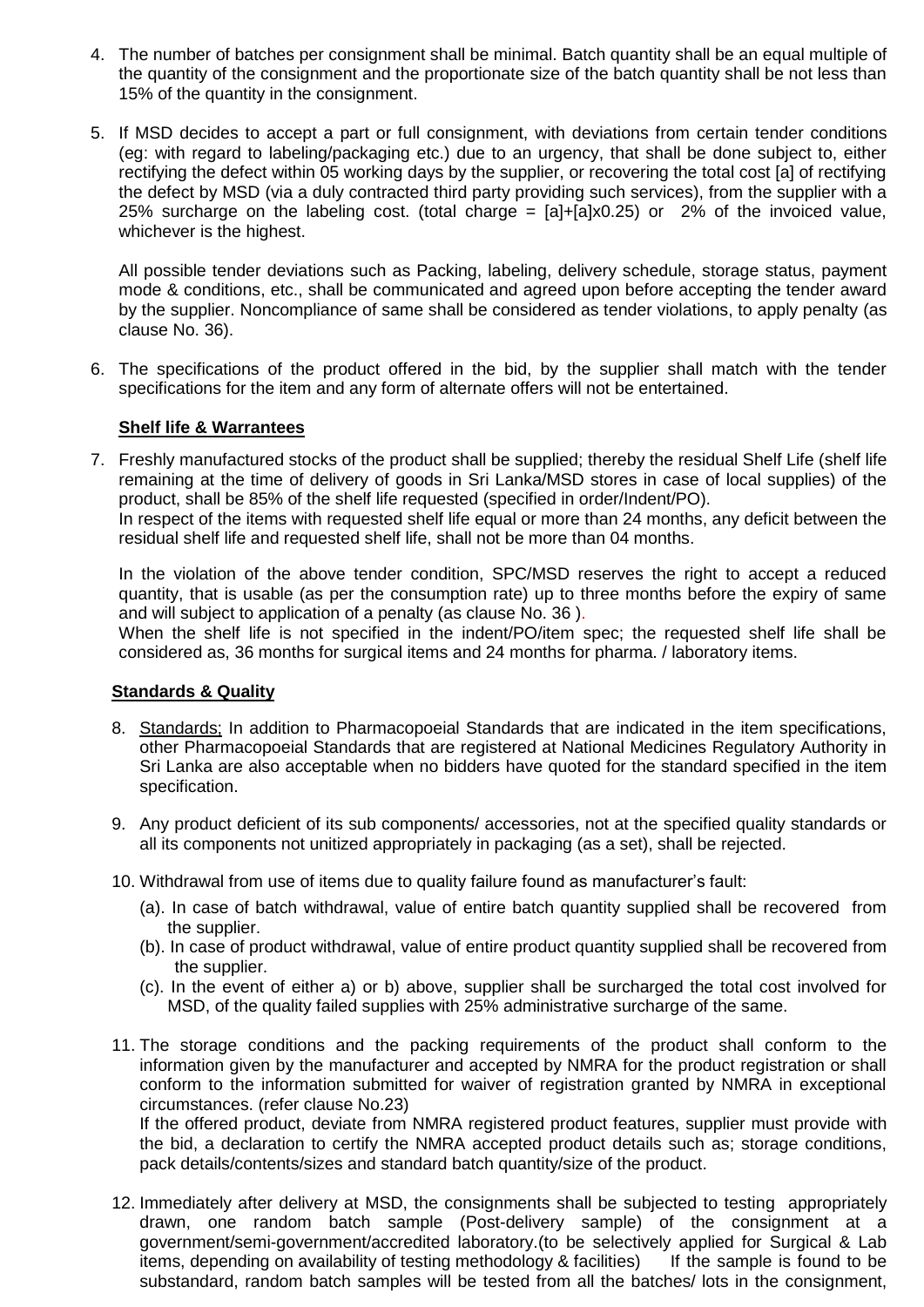and entire expenses on such tests, like value of samples, transport, sampling & testing charges, etc, will be recovered from the supplier.

13. Consignments supplied to MSD violating the storage conditions indicated on product labels and/or product information leaflet (as accepted for product registration at NMRA), shall be considered as quality affected consignments and quality assurance of such consignments shall be carried out by post-delivery testing at government / semi government laboratory in Sri Lanka or at an accredited laboratory (foreign/local). All the expenses on such an event, including storage cost shall be borne by the supplier. If found to be quality affected the consignment will be treated as quality failed (as clause No.10).

#### **Pack size, Labeling & Packaging**

- 14. Offers for pack sizes at a lower level(smaller quantity per pack) than the pack size specified in the item description/specification and MSD order List, are also acceptable, but higher level (larger quantity per pack) pack sizes will not be entertained unless otherwise offered with the original bid and accepted by the procurement committee, with the concurrence of MSD.
- 15. In respect of bulk packs (not applicable for blister/strip packs), 'DHS' mark shall be ;
	- (a). embossed or printed in case of tablets
	- (b). printed in case of capsules

Above condition can be waved off, if the quantity in the purchase order is less than 100,000 tablets/capsules, (any exemptions to this condition, is notified in the relevant MSD order list)

- 16. Each; innermost pack, vial/ampoule, pre-filled syringe or bottle, shall bear the item Description, SR No, Batch No/Lot no., Reference/Catalogue no.(not for pharmaceuticals), Date of Manufacture, Date of Expiry and "STATE LOGO" of Government of Sri Lanka. It is essential to include and exactly match the dates of Expiry & date of Manufacture (in any form as "Year & Month" or "No Exp."), in the innermost pack and supplier"s invoice.
- 17. Description of the Item, SR No, Date of Manufacture, Date of Expiry, Batch No, Name and address of manufacturer and "STATE LOGO" of Sri Lanka Government shall be clearly marked on the outer covering of the individual/innermost pack containing the minimum unit of measure, including blister & strip cards and on the outer cover of the carton/box. Any deviations of the Date of Manufacture (DOM)/ Date of Expiry (DOE) declared in the offer shall be approved by MSD and DOM & DOE shall consist of at least the year & month.
- 18. All outer most cartons (shipping packages) shall bear the MSD Purchase Order No, SPC Indent No., SR No, Batch No, and Date of Expiry in size 1.5cm letters / figures in prominently visible manner. This may be printed, stenciled or label properly affixed.
- 19. Batch Number of the product shall be separately Barcoded (in Code 128 or 2D formats) and Barcode shall be printed on the labels at all levels of packing as described below, conforming to the industry standards in Barcode printing and pasting. Format shall be according to Code 128 or 2D standards. Maximum barcode size shall be 5.0cm (length) x 2.5cm (width).
- 20. In case of receiving goods under inappropriate packaging conditions(not in good order), was to be sorted out by MSD to select the items in good order by 100% checking/handling of the consignment, all expenses incurred to MSD in such an event (including demurrage charges, cold stores charges, labor charges etc. or any other charges incurred until goods are ready for acceptance), have to be paid to MSD by the local supplier, before attending to checking the consignment 100%, by MSD.

In respect of SPC imported supplies, if the local agent does not follow suit as above, such extra expenses incurred to MSD shall be recovered from the supplier by SPC and refund to MSD.

#### **Storage Conditions & Temperature**

- 21. If the storage temperature & conditions are not specified in the item specification, NMRA accepted product storage conditions, shall conform to Sri Lankan ambient storage conditions in the ranges of 30 $\degree$ c +/- 2 $\degree$ c temperature and 75% +/-5% relative humidity. The product storage conditions shall be clearly indicated at all levels of labels/packages/boxes.
- 22. Maintenance of Cold Chain;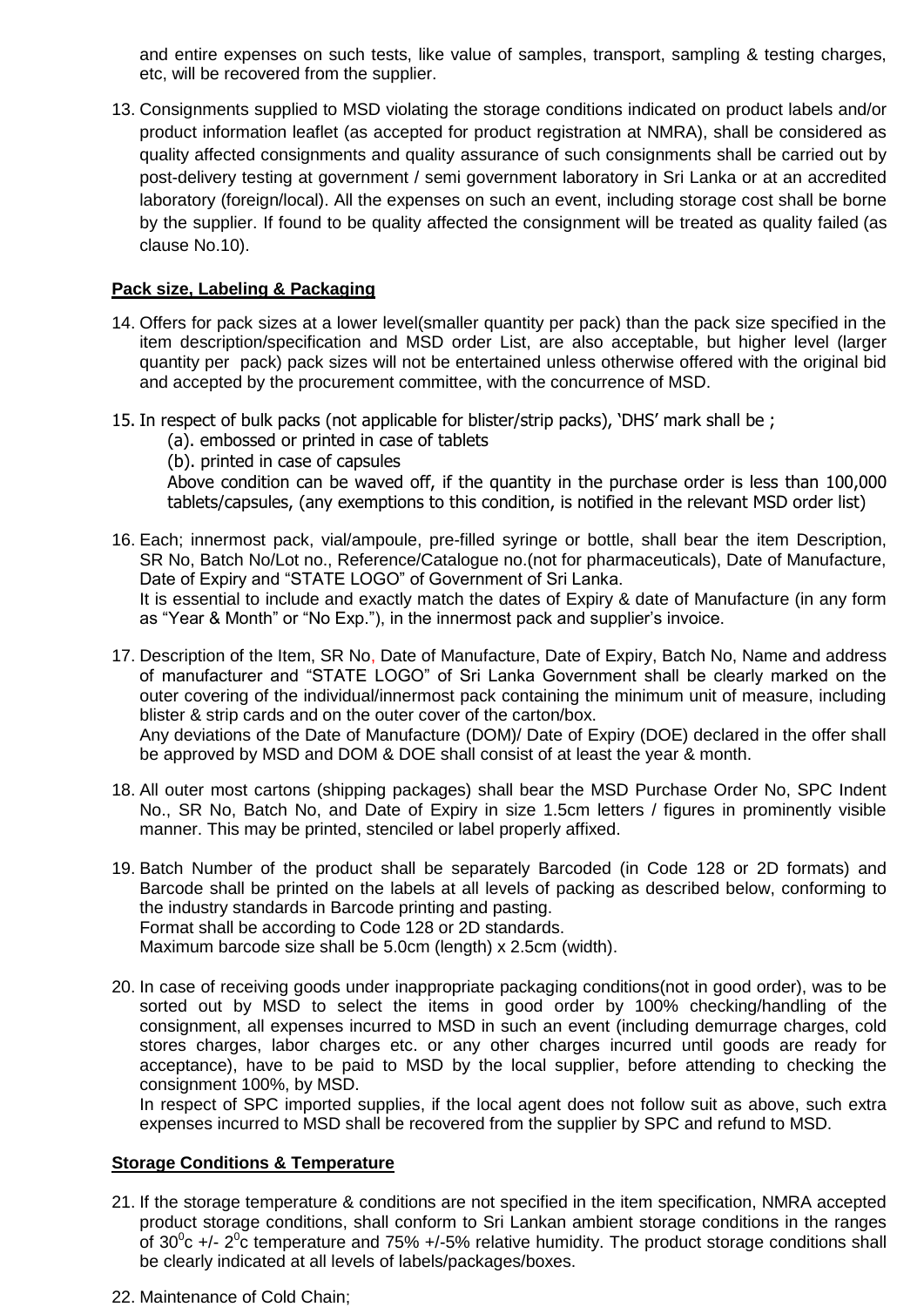- a.In case of cold storage items, cold chain monitors (temperature recording devices) shall be included for each carton and the cold chain shall be maintained according to the manufacturer"s instructions during storage, transport and delivery.
- b.Supplier shall use suitable prominently visible identification marks of international standard, with appropriate colours and sizes for easy identification of cold cargo. Supplier shall use standardized **USB Devices** for temperature data logging inside the packages and shall provide free of charge, data logger readers **&/ software (reading apps compatible with Windows-07/latest)** to wharf department of SPC in advance, to enable examining the maintenance of cold chain in transit, and before taking over the consignment by MSD.
- c.If the cold chain break is observed at the time of taking over the consignments by MSD, such consignments shall be rejected, indicating the reason on the relevant **WDN or copy of the delivery documents.** In such an event, the SPC shall arrange necessary cold storage for the consignment until "observed cold chain break" is investigated leading to acceptance / total rejection of consignment and the expenses born by MSD / SPC in arranging the cold storage shall be recovered from the supplier.
- d.The vehicles transporting cold cargo to MSD shall be equipped with temperature monitoring devices and the vehicle shall have NMRA approval for transport of pharmaceuticals.
- e.The suppliers shall dispatch consignments of the items, which require cold chain maintenance, to arrive in Sri Lanka during Monday to Thursday to avoid additional demurrage & storage charges during weekends, during which MSD stores is closed. In case of non-compliance of this condition, any additional expenses incurred to MSD and SPC, to Custom clear/store/receive such consignments shall be recovered from the supplier.
- 23. In respect of the products requiring controlled temperature storage (Eg. <  $25^{\circ}$ c, 2-25 $^{\circ}$ c, 15-20 $\degree$ c/30 $\degree$ c, 2-8 $\degree$ c etc.), supplier shall provide MSD with latest product stability study reports with the invoice of the consignment.(report shall include studies; at  $30^{\circ}$ c +/-  $2^{\circ}$ c &  $75\%$  +/- 5% RH for **AC** stored items and at  $25^{\circ}$ c +/-  $2^{\circ}$ c & 60% +/- 5% RH for **Cold stored** items. It shall be a true copy of the latest report submitted to NMRA or a report issued within last 05 years). (refer clause No.11)

#### **Delivery Requirements**

24. All items shall be supplied as per the latest/final delivery schedule, communicated to the supplier, as an amended Indent/PO delivery schedule (if not amended, original schedule in the Indent/PO will apply) mutually agreed between MSD& SPC, at the time of establishing the payment terms (L/C, DP, TT, etc). Any deviation from this agreed delivery schedule shall be treated as a defaulted delivery.

Contravening the above directions, if the delivery schedule is violated by the supplier for no fault of MSD/SPC/MOH and in the event MSD decides to accept any such consignment in full or part thereof, that is delivered after the due delivery date, Condition No. 26 on delayed deliveries, shall be applied.

- 25. All consignments shall be delivered at Medical Supplies Division or an alternate receiving point as directed. However sending consignments **to reach Sri Lanka from 15th December to 10th January** shall be avoided, unless otherwise prior approval has been granted by MSD for such deliveries.
- 26. Defaulted consignments with respect to delivery schedule shall only be considered for acceptance, subject to a penalty imposed for the delay due to suppliers fault, allowing a grace period up to two weeks. Consignments delivered after that grace period shall be considered for acceptance subject to a penalty to the supplier as described below ;
	- (a). A penalty of 0.5% per day of the consignment value, calculated commencing from the 15th day up to 60th day delay from the due delivery date, as per the indent/PO or its" latest amended delivery schedules.
	- (b). When the delay exceeds 60days purchase order will be considered as automatically cancelled, on defaulted performance. In such a situation, MSD reserve the right to recover liquidated damages or to revoke the cancellation (eg. if payments have been released prior to such a cancellation), and accept the consignment subject to a 25% admin surcharge.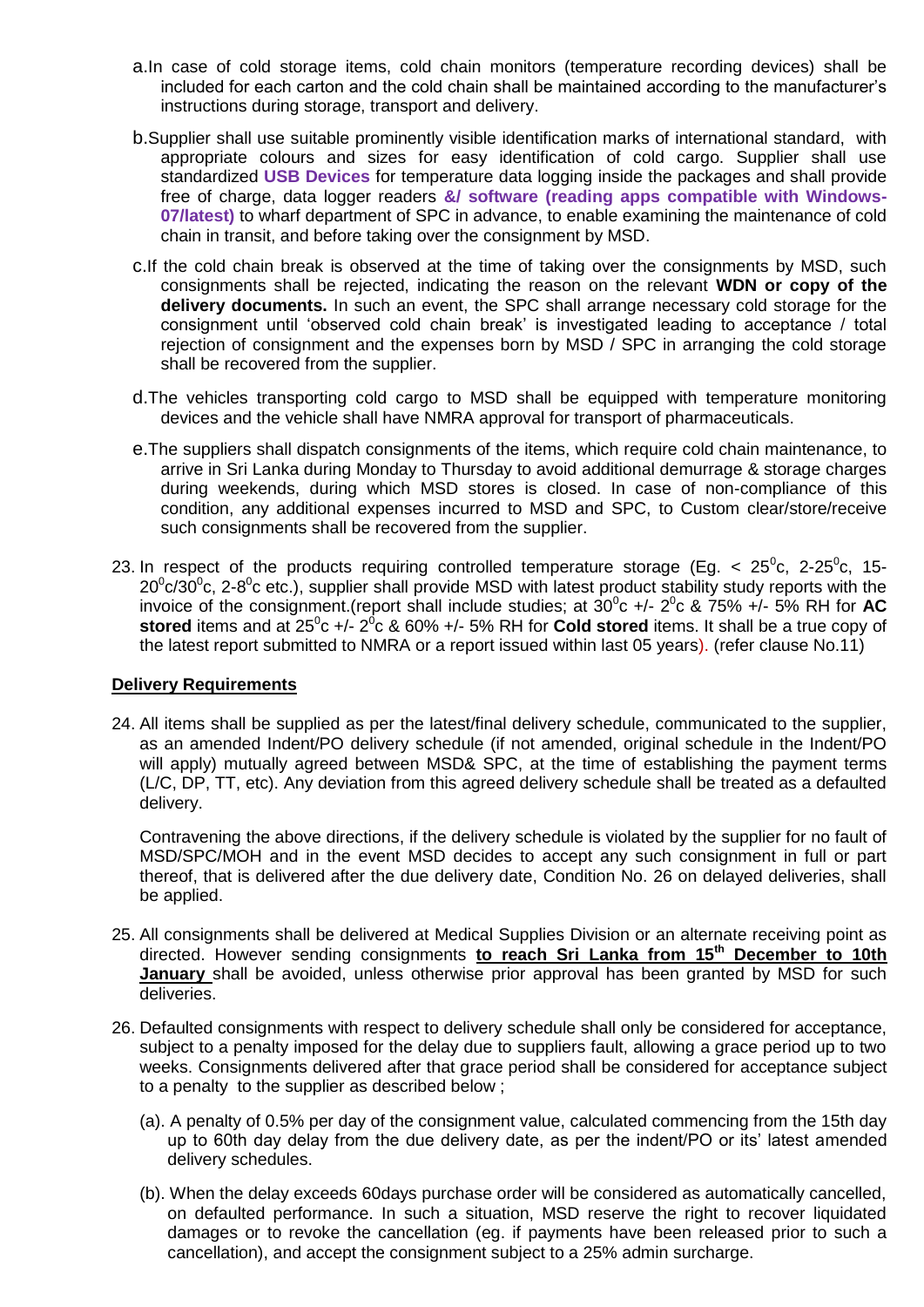27. (i). If any local purchases were to be made by MSD/SPC to ensure continuity of supply (due to noncompliance of Indent/PO/its" amended; delivery schedule); in the ensuing period inclusive of the grace period for delivery from due delivery date, extra expenditure incurred on such local purchases, over the landed cost of relevant SPC main order, shall be recovered from the supplier.

(ii). If a delivery defaulted (violating delivery schedule in the indent/PO) SPC supplier/his local agent, who participate in an urgent local purchase tender of SPC or MSD for the same item, quoting the same product or any similar product, is bound to supply the local purchase order at the landed cost of the defaulted SPC main order. In violations of the same, the cost difference will be set off from the payments to the supplier of the corresponding SPC main order.

28. In respect of local manufacturers/ local suppliers, all deliveries shall be made only on week days excluding public holidays, also allowing adequate time to enable the completion of the receiving process at MSD stores before 3.30 p.m. In the event of failure to meet this deadline due to supplier's fault (eg. In delivery; time, product, document, etc.) goods shall be accepted on the following working day, such date shall be counted for working out penalties as per No. 26 (regarding defaulted consignment) of the conditions of supply.

As an alternative, supplier can request MSD to take over the consignment on the same day, subject to settling all adl. expenses (i.e. staff OT, forklift charge, etc.) of MSD, by the supplier.

- 29. The extension of L/C"s overstepping delivery schedules in the Indent/PO/its" amendments, shall not in any way affect the recovery of late delivery charges, as per Condition No. 26 (regarding defaulted consignments) and any other direct or indirect additional costs/liquidated damages, relating/consequent to extension of L/C.
- 30. When adequate storage space is not available at MSD, to accept a delivery defaulted consignment (deviating from the delivery schedule in the Indent/PO/its" amendments) under the condition No. 26, any additional expenses caused to MSD or SPC in arranging temporary external storage and other expenses (eg. demurrage, detention, container storage, re-handling cum transport, etc.) shall be borne by the supplier.

#### **Documents & Information**

- 31. MSD Order No, Item Description, SR No, Batch No., Date of Manufacture, Date of Expiry and product Storage Condition, shall be indicated in all Supply Invoices and detailed Packing Lists.
- 32. One of the tender samples of the selected bid shall be forwarded to MSD, for using as a reference sample (can make it; a part of the last consignment or a returnable to supplier) for checking the conformity of the consignments received under the indent/PO.(applicable for all surgical items and regular category of laboratory items, when specified in respective order lists). The images of the; specimen labels, minimum pack and outer most box/shipper carton, that

satisfies the above mentioned labeling conditions, shall also be provided within 14 days of releasing the indent by SPC.

- 33. The supplier shall submit all shipping documents to (Including Bills of Lading / Draft Air Way Bills etc.) SPC Imports department and MSD by e-mail (**follow instructions in website [www.msd.gov.lk](http://www.msd.gov.lk/)**), at least 03 days before the Expected Time of Arrival (ETA) of sea freighted consignments & 02 days before the ETA of Air freighted consignments.
- 34. After releasing the Indent/PO or establishing L/C, the latest logistical position of manufacturing & supply on the Indent/PO, shall be updated biweekly through e-mails to SPC with a copy to MSD by the supplier.( follow instructions in the website www.msd.gov.lk) If it is not complied or the information so provided are found to be incomplete/false, the grace

period (for supply delays) mentioned in the clause 26 will not be applicable.

#### **Common conditions**

35. In addition to the general conditions of supply given herein, item/order-list specific amendments, exclusions or additions to the same, stated in the covering letter of the order list and any other relevant conditions as per the tender document issued by SPC, are also applicable. The order/item specific; new conditions or amendments to General Order Conditions, will be included in the order list itself and as a remark entry in the MSMIS order records.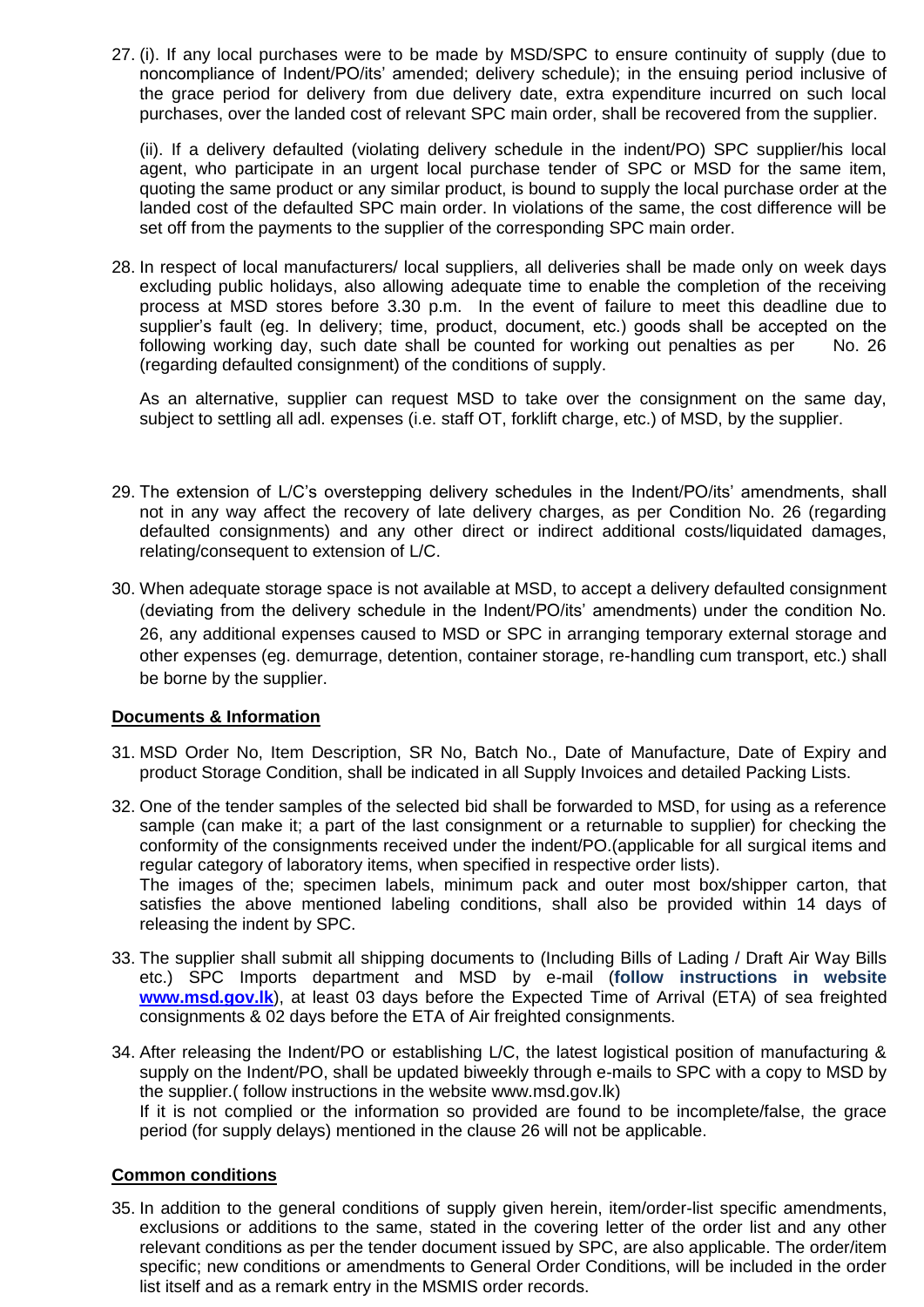36. Administrative surcharge of 25%(on the value of goods), will be applied for tender condition violations that cause deficiencies in supply with respect to; quality, standards & specifications, short packing & short supply or delayed delivery as per the cabinet decision. **(eg. As in conditions No. 05,07,9,12)**

**Abbreviations :***NMRA ; National Medicines Regulatory Authority/Sri Lanka,* SPC ; State *Pharmaceuticals Corporation, MSD; Medical Supplies Division/Ministry of Health-Sri Lanka.*

### **(b) Part B**

Conditions of Supply specifically applicable for the order list (with SR)

#### **Special Conditions for Bidding :**

- 1. Offers should be accompanied with the valid registration certificate (Notary Certified) issued by the National Medicines Regulatory Authority in Sri Lanka formerly Cosmetic Devices and Drugs Authority.
- 2. Offered item should bear our SR number.
- 3. If awarded supplier is unable to adhere to the delivery schedule due to no fault of the SPC/Ministry would result in the supplier being surcharge 0.5% of total bid amount per day from the due delivery date.
- 4. **Foreign offers should be on C & F (CPT/CFR) Colombo basis. FOB offers are not acceptable. If offers are received on Import & Supply basis from local suppliers, those offers should be in LKR. All local suppliers/manufacturers should quote in LKR for the total delivery price to MSD stores.**

**Comparison of foreign offer and local offer made on Imports & Supply basis will be compared as follows.**

**Local offers which are for Import & Supply basis will be divided by a hypothetical value for comparison of offers against C & F value based on the HS Code of the item as determined by SPC.**

- **5. Fax/E-mail offers directly sent to State Pharmaceuticals Corporation are not acceptable. Tenderers are requested to draw their attention to the clause "Submission of Tenders" of the tender document in this regard.**
- 6. If the shipment is being effected on FCL basis both FOB and Freight charges should be quoted separately against each item in addition to quoted C & F price. The volume of the total quantity of each item should be given in cubic meters  $(m^3)$ .
- 7. Representative samples in respect of items offered should be submitted to reach SPC on or before the **closing time on the closing date** of tender and acknowledgement receipt to be obtained from Administration Department of SPC. **Sufficient quantity of Samples should be forwarded for evaluation**
- 8. The original payment receipt for purchasing the bidding document has to be annexed to the offer. Offers without same will be rejected.
- 9. Procurement Committee has the authority to decide whether pre-shipment/ pre delivery/post delivery samples to be tested. In such cases the supplier will have to bear the cost of testing samples.
- 10. The bid submitted should be duly signed and endorsed by the Bidder/ Tenderer himself (with the name and designation of the signatory) or by the representative. Representatives submitting offers on behalf of their principals should submit a letter of authorization and power of attorney (if signing on behalf of the principals) and also should submit documentary proof on their registration as per the Act. No. 03 of 1987 with the Department of the Registrar of Companies – Sri Lanka (where applicable).
- 11. The successful supplier should agree to dispatch by fax/courier a full set of copy document to SPC at least 3 days prior to arrival of consignment in Sri Lanka to prevent any delay in clearance.

Demurrage /additional charges if any which become payable due to supplier"s failure to comply with this requirement will be claimed from the supplier.